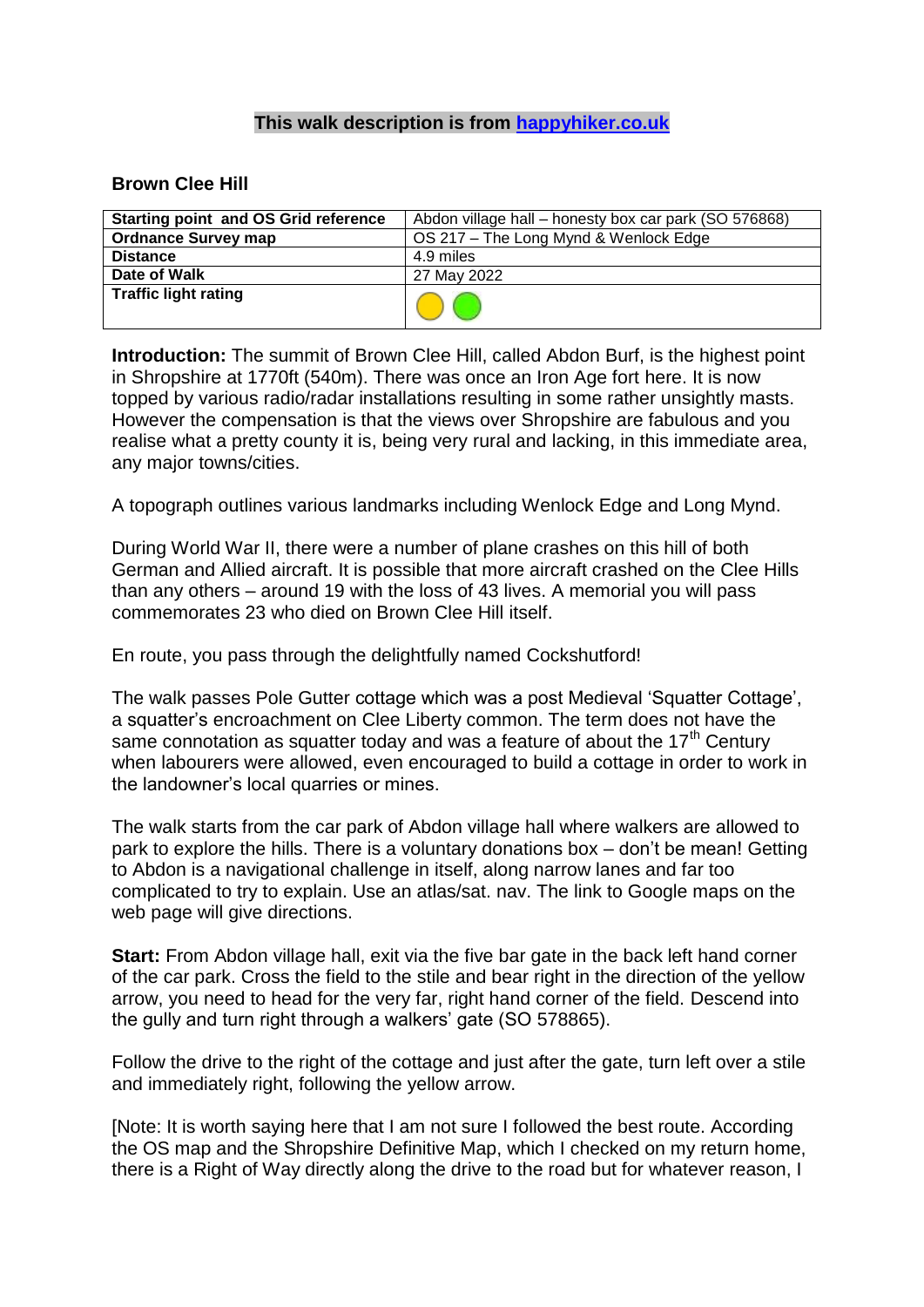was sidetracked by the arrows and stiles. You will have to decide for yourself. I describe the route I followed.]

After a hundred yards or so along the field, cross a stile on the right and follow the footpath through the trees, emerging at a cottage. It is not easy to find your way through the trees but if is not far and you cross a plank footbridge to reach the cottage. Turn left to the road.

At the road (and this applies which ever way you follow – see note above), turn left (SO 577863).

Pass Manor House Farm and as the road bends right, turn left along a broad track indicated by a yellow arrow. There is a fingerpost for "Brown Clee Hill 0.9 mile 30 minutes". However the writing is on the reverse side of the fingerpost!

Arrive at two farm gates and take the left one, then follow the right hand boundary.

As you get almost to the end of the field, bear left i.e. do not go through the gate directly ahead but bear left through a gateway indicated by a yellow arrow.

Cross a stile and head to the diagonally opposite corner of the field. In this large field, go to the very point of the diagonally opposite corner, ignoring a stile to the right which is clearly marked as not being a public footpath. In the corner of the field is a stile, which you cannot see until you are almost at it. Cross the stile and turn right following a yellow arrow (SO 580855), following the right hand boundary. At the end of the field, cross a stile and drop down to the far left hand corner of the next field and cross the stile and footbridge.

Arrive at a broad track and turn left to the road by a phone box and left again along the road.

After only fifty yards or so, before crossing the bridge over the stream, turn right along a broad gravel track. At a five bar gate, simply continue along the broad track. A sign tells you are entering Clee Liberty Common.

When the track bends sharp left (SO 585851), leave it in a straight ahead direction, on the green track.

You now follow this obvious route, climbing steadily, passing Pole Gutter Cottage, half hidden in the trees (SO 588852), until you reach the top by what is shown on the OS map as an information centre but what in reality was just an enclosed area in the trees, with a notice board and a bench or two (SO 597853). Without going into this area, turn left, heading towards the radio masts.

The views west as you climb and from this point are beautiful.

Head for the gate and through it, follow the obvious path indicated by the arrow on the gatepost for "Shropshire Way Main Route".